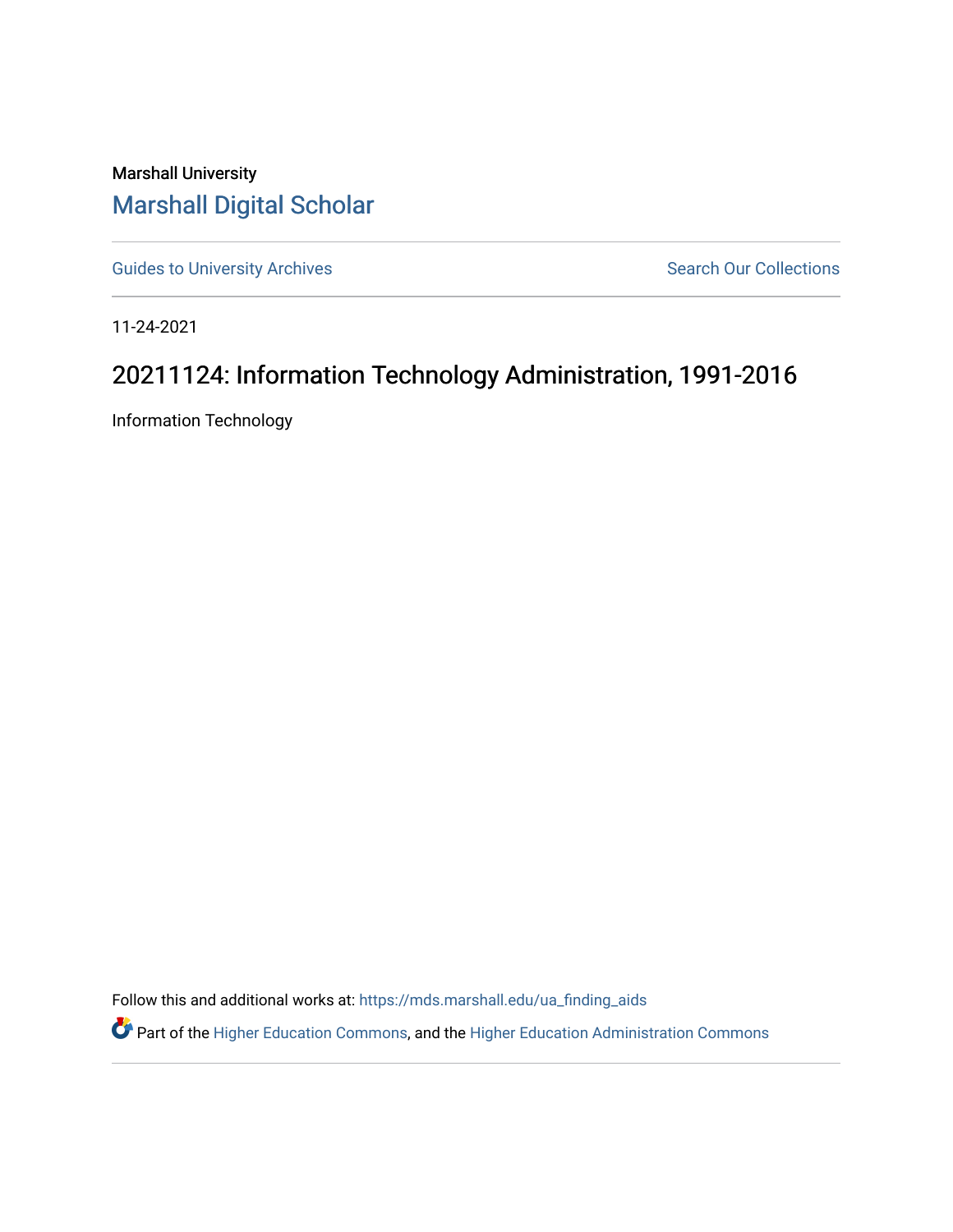## **MARSHALL UNIVERSITY ARCHIVES**

## **INVENTORY**

| <b>Collection Name</b>    | <b>IT</b> Administration                             |
|---------------------------|------------------------------------------------------|
| <b>Record Group</b>       | Information Technology (IT)                          |
| <b>Date Received</b>      | November 24, 2021                                    |
| <b>Accession #</b>        | 20211124                                             |
| Processed by              | Lindsey M. Harper                                    |
| Donor                     | Debbie Dean (These files belonged to Jan Fox, Edward |
|                           | Aractingi, and Yanzhi Wu)                            |
| <b>Date Range</b>         | 1991-2016                                            |
| <b>Extent (cubic ft.)</b> | 7.0                                                  |

|       | What is contained in the boxes are more extensive than what is listed. The most            |
|-------|--------------------------------------------------------------------------------------------|
|       | prominent items that stood out are listed below. Folder-level inventory of a collection of |
|       | this scope is not possible with the resources we have. If you want to come view these      |
|       | items, you are welcome to do so.                                                           |
|       |                                                                                            |
| Box 1 | Ellucian                                                                                   |
| of 8  |                                                                                            |
|       | <b>Online Marketing</b>                                                                    |
|       | Data Warehouse                                                                             |
|       | Banner                                                                                     |
|       | Senior VP Meeting Minutes (2010-2012)                                                      |
|       | Budget Information (2009-2012)                                                             |
|       |                                                                                            |
| Box 2 | <b>MURC</b>                                                                                |
| of 8  |                                                                                            |
|       | Senior VP Meeting Minutes (2007, 2008, 2009, 2015)                                         |
|       | Board of Governors (2011-2013)                                                             |
|       |                                                                                            |
| Box 3 | WVNET Board Meeting Minutes 2004-2009                                                      |
| of 8  |                                                                                            |
|       | Higher Education Policy Commission Research Vision 2015                                    |
|       | <b>Grants and Contracts Task Force</b>                                                     |
|       | President's Cabinet (2005-2008)                                                            |
|       | General Guideline Contracts; PAR, Salary (2000-2002)                                       |
|       | MU Online (2012-2013)                                                                      |
|       |                                                                                            |
| Box 4 | Regional Campus (1999)                                                                     |
| of 8  |                                                                                            |
|       | Library Faculty Personnel (2005-2016ish)                                                   |
|       | Security Activity Report Drinko (2005-2006)                                                |